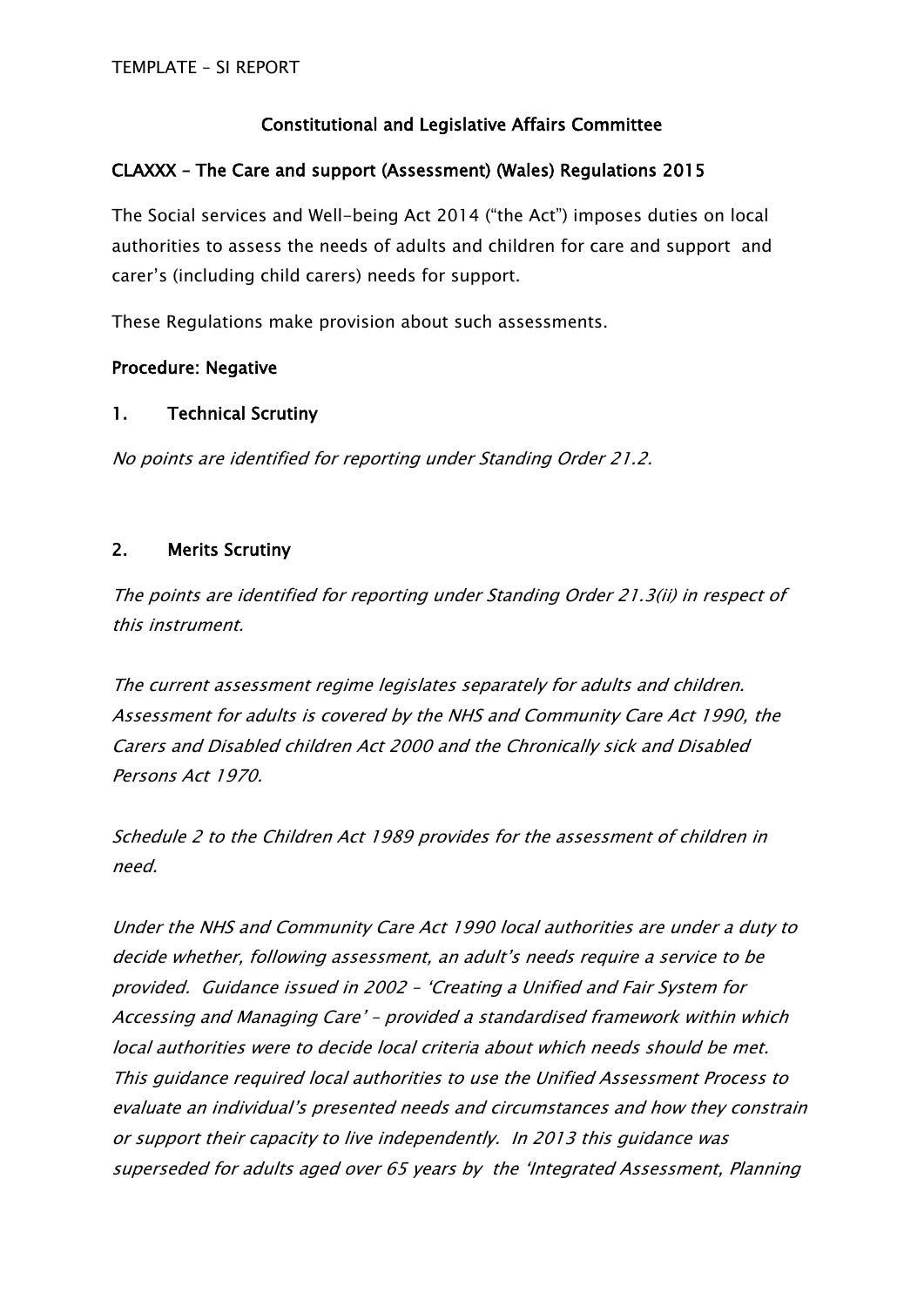*and Review Arrangements for Older people' issues to local authorities under section 7 of the social services Act 1970.*

*For children the principal guidance is the Framework for assessment for children in Need and their Families, issued under section 7 of the Social Services Act 1970.*

*Carers' needs are currently dealt with under the Carers (Recognition and Services) Act 1995, the Carers and Disabled Children Act 2000, the carers (Equal Opportunities) Act 2004 and the Carers Strategies (Wales) Measure 2010.*

*The Act imposes on local authorities <sup>a</sup> duty to assess the needs of an adult for care and support where it appears that an adult may have needs for care and support. This duty is wider than that imposed on local authorities under the NHS and Community Care Act 1990 which reires <sup>a</sup> local authority to assess whether an individual is in need of local authority services. The Act requires <sup>a</sup> local authority to assess whether an individual has needs for care and support and what those needs are.. It must also identify to what extent the provision of care and support, preventative services, information, advice and assistance or other matters could contribute to9 the outcomes the adult wishes to achieve in day to day life pr otherwise meet those needs,*

*The Act refers to children in need of care and support, not to <sup>a</sup> children in need. In practice there is little difference other than in the terminology used, although the Act imposes <sup>a</sup> broader duty to establish whether <sup>a</sup> child is in need of care and support.*

*Under the Act, carers – defined as those providing or intending to provide care to an adult or disabled child - will have the same rights to assessment and support to meet their needs. The Act removes the requirement that only carers providing <sup>a</sup> 'substantial amount of care on <sup>a</sup> regular basis' are entitled to <sup>a</sup> carer's assessment.*

*The Explanatory Memorandum accompanying the Regulations states that the current system is unsustainable and seeks to simplify and improve service efficiency and effectiveness by delivering improved integration, collaboration and by providing service users with <sup>a</sup> stronger voice and control over their service and well-being. A uniform assessment approach will make for simplification of the process which will be consistent with that now adopted in relation to mental health*